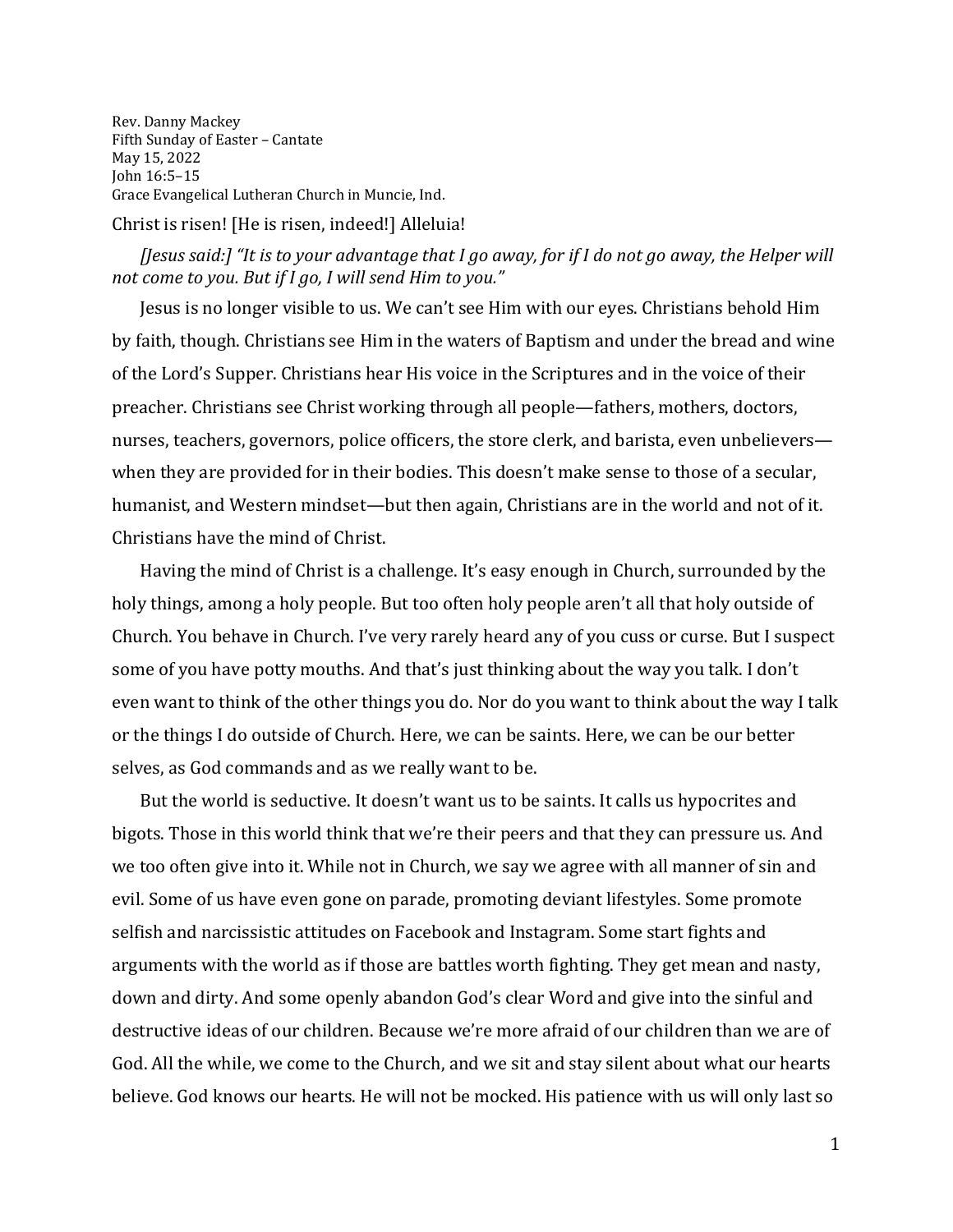long. We must repent. We must repent and believe as we've been taught by God's clear Word and the Small Catechism.

Do we really want to be like the world? Do we really want to be like those people standing outside of Supreme Court justices' houses and screaming about how we ought to be able to murder our unborn children? Do we want to be like those who invade countries and try to subjugate our fellow human creatures? Do we really want to be like those people whose self-worth is based on likes and retweets? Do we really want to be like the world? Or do we want to be better? Do we want to be like those in heaven?

Jesus has ascended into heaven. He is over this world. Above it. So are His saints. As Christians, we only find our peers within the Church. Our fellow Christians are important and so very necessary. They hold us accountable. They correct our false living and moral failings. They rebuke our false ideas about God and about humanity. They help train us to be righteous and to seek righteousness. They teach us what is true and what is false. And they comfort us in our struggles and during our dark times. The mindset of the saints is the very mind of Christ and of heaven. That's because our fellow saints have the same Spirit that Jesus has given us. The spirit of the world is the devil. But we… we have the Holy Spirit.

AND JESUS ASCENDED SO THAT WE CAN HAVE THE HOLY SPIRIT.

*[Jesus declared:] "I tell you the truth: it is to your advantage that I go away, for if I do not go away, the Helper will not come to you. But if I go, I will send Him to you."* 

We have the Holy Spirit. Each of us, in the waters of Holy Baptism, received the Holy Spirit. We have the same Spirit, the same faith, the same Baptism, the same God and Father of us all. He's given us all the same things. Things given only because of Jesus' ascension into heaven. By ascending, Jesus has raised our human nature—Jesus has exalted us to stand before the Father's throne. And, by the Holy Spirit, we are able to stand. To stand bold and firm in the faith. To stand before God without fear of judgment. To stand as the saints He has declared us to be. The world stands at Christ's left hand, convicted and condemned by the Holy Spirit. At Jesus' right hand, Christians stand apart from the world and as a holy people. And not just holy, but also royal and with all the grandeur of heaven itself.

This is because the Holy Spirit gives us the very things of Christ. Where the world judges and condemns us, we still call out to them. We speak God's warning, so that maybe...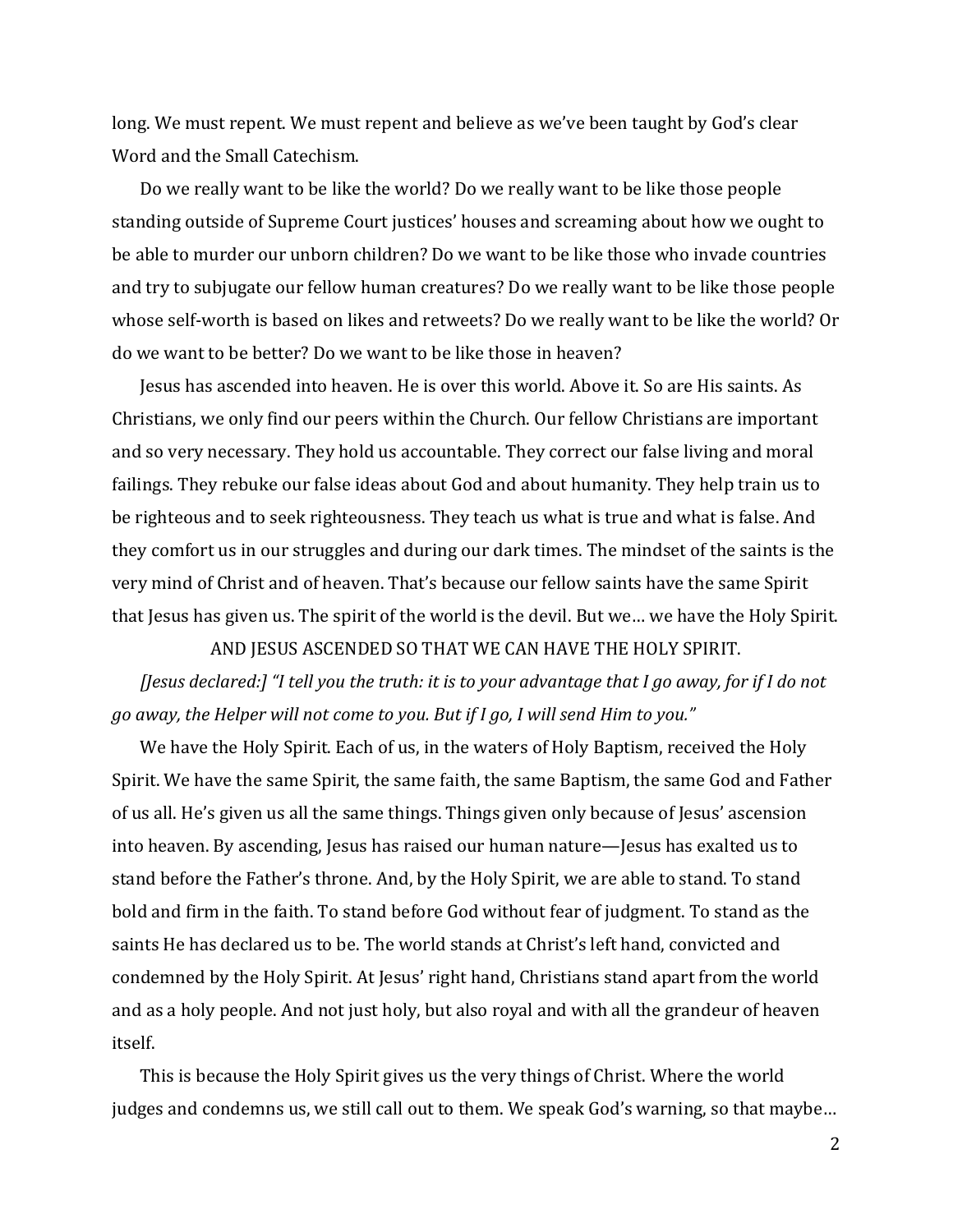just maybe, some of them might be saved. We don't rejoice at the world being condemned. We don't rejoice at the suffering of others, especially their eternal suffering. Like our heavenly Father, we desire that all be saved and come to the knowledge of salvation. And we have that salvation to share with them. This Gospel has been entrusted to the Church, in the holy things, in the midst of a holy people.

It is our joy and privilege to share the Gospel. To share that Christ died for our sins and rose again from the dead so that we can have everlasting life. And by our sins, we mean the sins of everybody. Every person who fails to control his or her tongue. Every parent who abandons God's clear Word for the naïve and foolish opinions of his or her child. Every person who seeks his or her worth from social media or embraces destructive lifestyles. Even each and every person screaming and crying out for the so-called right to murder his or her unborn son or daughter. Even tyrants who seek to conquer other nations. Jesus died for all their sins. And His death was sufficient for them all. No sin is too great for Christ's sacrifice. No sin hasn't been forgiven in Jesus' crucifixion.

When the world looks at Christ's crucifixion, they see a terrible and horrific thing. Years ago, one review of the *Passion of the Christ* called it a snuff film. The reviewer could only see it with the mindset of a secular humanist. But Christians see Jesus' crucifixion entirely differently. It's the most beautiful of all things. It's the greatest sign of the greatest love this world has ever known. That's why we beautify it with gold and silver. That's why the Church adorns herself with it. On steeples and on the front of our buildings and prominently displayed in our Sanctuaries. Why Christians wear crosses as jewelry. The cross and Christ's crucifixion is a thing of beauty. Because it is how the Father has loved the world, what the Son was willing to endure for us and for humanity, and what the Holy Spirit proclaims to the world.

Jesus' crucifixion is the Father's answer to sin and judgment and righteousness. It is what the Holy Spirit joins us to in Baptism. We feast upon the fruit of that sacrifice in the Lord's Supper. We receive the forgiveness won on the cross from the pastor and from our fellow saints. It alone is what the Holy Spirit speaks to us—for all true faith and religion is inextricably connected to the cross—and it shapes us as a holy people.

From heaven above, Jesus has placed His cross both upon our hearts and on our minds—on our whole being. We are exalted. Our minds are transformed and renewed by